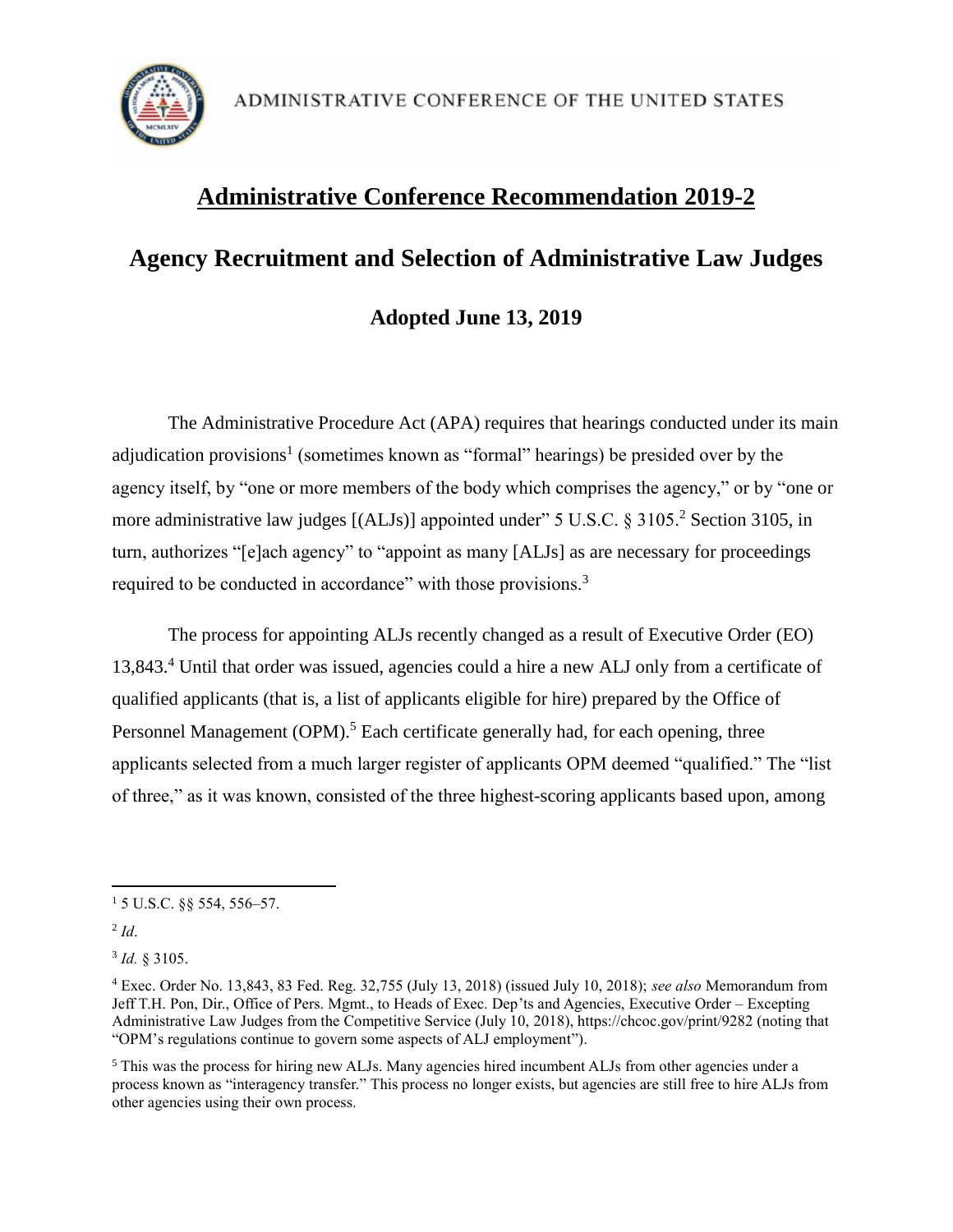

## ADMINISTRATIVE CONFERENCE OF THE UNITED STATES

other things, an OPM-administered and -developed examination and panel interview process, as well as veterans' status.<sup>6</sup>

Under EO 13,843, newly appointed ALJs were removed from the "competitive service," and were instead placed in what is known as the "excepted service."<sup>7</sup> As a result, agencies now hire new ALJs directly—that is, without OPM's involvement—generally using whatever selection criteria and procedures they deem appropriate. EO 13,843 was premised on two primary bases. The first was the need to "mitigate" the concern that, after the Supreme Court's 2018 decision in *Lucia v. Securities and Exchange Commission*, 8 the OPM-administered process might unduly circumscribe an agency head's discretionary hiring authority under the Constitution's Appointments Clause.<sup>9</sup> *Lucia* held that the Securities and Exchange Commission's (SEC) ALJs were officers under the Appointments Clause, with the result being that—assuming that the SEC's ALJs are inferior rather than principal officers<sup>10—they</sup> must be appointed directly by the Commission itself as the head of a department rather than, as was being done, by SEC staff.<sup>11</sup> The second basis was the need to give "agencies greater ability and discretion to assess critical qualities in ALJ candidates . . . and [such candidates'] ability to meet the particular needs of the agency."<sup>12</sup>

EO 13,843 requires only that ALJs be licensed attorneys. In addition, it identifies desirable qualities for ALJs, such as appropriate temperament, legal acumen, impartiality, and

 $\overline{\phantom{a}}$ 

<sup>11</sup> *See id.* This Recommendation takes no position on constitutional questions.

<sup>6</sup> *See* Admin. Conf. of the U.S., Recommendation 1992-7, *The Federal Administrative Judiciary* 5, 57 Fed. Reg. 61,759, 61,761 (Dec. 29, 1992). Qualified veterans received extra points that "had an extremely large impact, given the small range in unadjusted scores." *Id.* As the Administrative Conference noted in 1992, "application of the veterans' preference has almost always been determinative in the ALJ selection system." *Id.* 

<sup>&</sup>lt;sup>7</sup> "[T]he 'excepted service' consists of those civil service positions which are not in the competitive service or the Senior Executive Service." 5 U.S.C. § 2103.

<sup>8</sup> 138 S. Ct. 2044 (2018).

<sup>9</sup> *See* Exec. Order No. 13,843, *supra* note 4, § 1.

<sup>&</sup>lt;sup>10</sup> The *Lucia* majority expressly refrained from deciding whether the SEC's ALJs are principal or inferior officers, but did note that "[b]oth the Government and Lucia view the SEC's ALJs as inferior officers and acknowledge that the Commission, as a head of department, can constitutionally appoint them." *Lucia*, 138 S. Ct. at 2051 n.3.

<sup>12</sup> Exec. Order No. 13,843, *supra* note 4, § 1.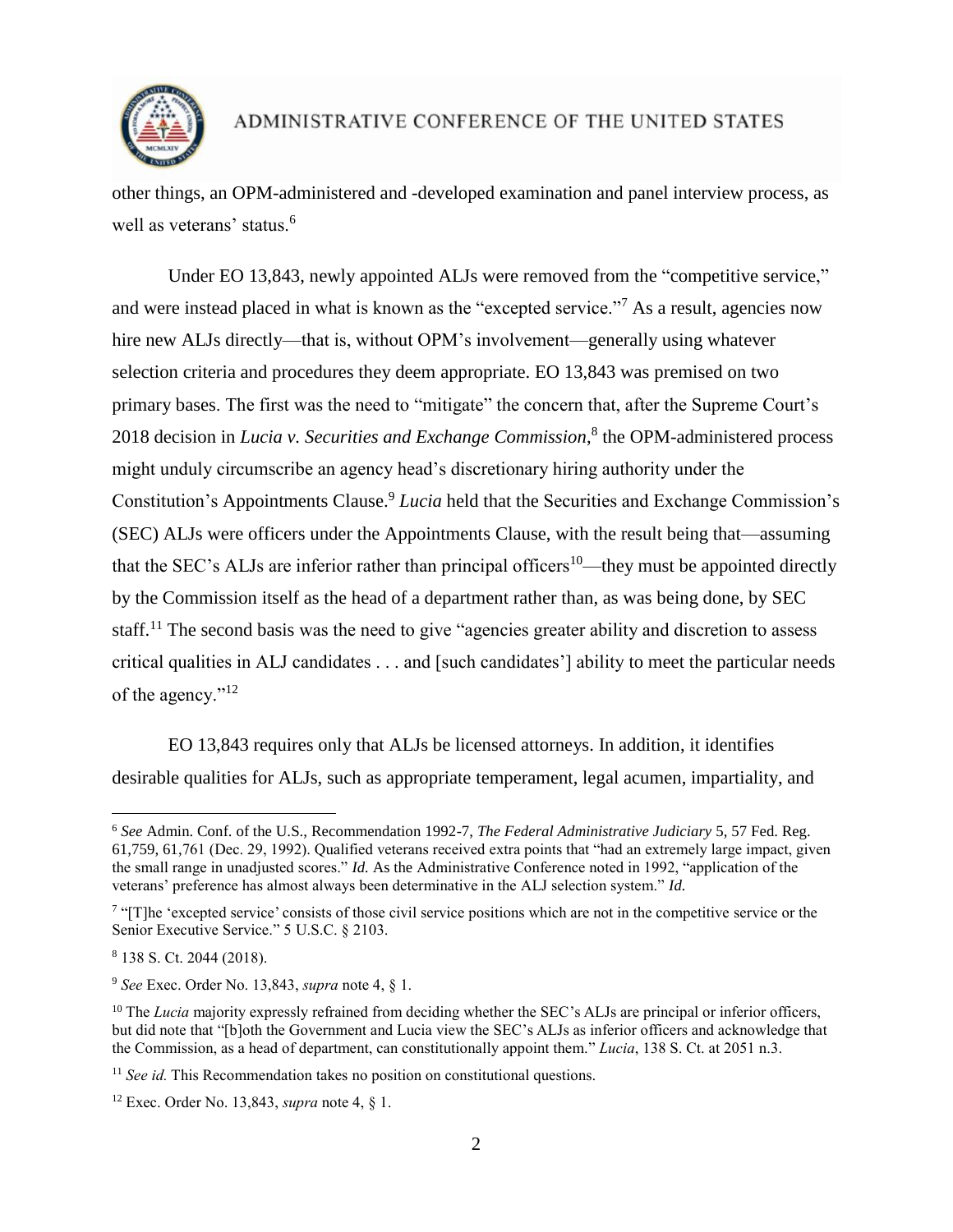

 $\overline{\phantom{a}}$ 

#### ADMINISTRATIVE CONFERENCE OF THE UNITED STATES

the ability to communicate their decisions, explicitly leaving it, however, to each agency to determine its own selection criteria. This Recommendation does not address the substantive hiring criteria that agencies should employ in selecting among ALJ candidates, though it does recommend that agencies publish the minimum qualifications and selection criteria for their ALJ positions. The selection criteria that an agency adopts might include, for example, litigation experience, experience as an adjudicator, experience in dispute resolution, experience with the subject-matter that comprises the agency's caseload, specialized technical skills, experience with case management systems, demonstrated legal research and legal writing skills, a dedicated work ethic, and strong leadership and communications skills.<sup>13</sup>

Each agency must decide not only which selection criteria will apply, but also which are mandatory and which are only desirable or preferred. Of course, agencies must also ensure that recruitment and selection comply with generally applicable legal requirements, such as those relating to veterans' preference and equal employment opportunity and government-wide initiatives to promote diversity and inclusion in the federal workforce.<sup>14</sup>

Because the EO allows each agency to design its own selection procedures, each agency must now decide which of its officials will be involved in the selection process, how the process will be structured, how vacancies will be announced and otherwise communicated to potential applicants, and whether the agency will review writing samples or use some other evaluation method.

This Recommendation is built upon the view that there is no "one-size-fits-all" procedure for appointing ALJs and is designed to assist agencies that are in the initial stages of thinking

<sup>13</sup> *See generally* Jack M. Beermann and Jennifer L. Mascott, Federal Agency ALJ Hiring After *Lucia* and Executive Order 13843 (May 29, 2019) (report to the Admin. Conf. of the U.S.), https://www.acus.gov/report/final-researchreport-federal-agency-alj-hiring-after-lucia-and-eo-13843. This report is based in part upon interviews with officials at a number of agencies, including those employing the vast majority of ALJs.

<sup>&</sup>lt;sup>14</sup> *See, e.g.*, Exec. Order No. 13,583, 76 Fed. Reg. 52,847 (Aug. 18, 2011). As far as veterans' preference is concerned, Executive Order 13,843 provides that "each agency shall follow the principle of veteran preference as far as administratively feasible." Exec. Order No. 13,843, *supra* note 4*,* § 3.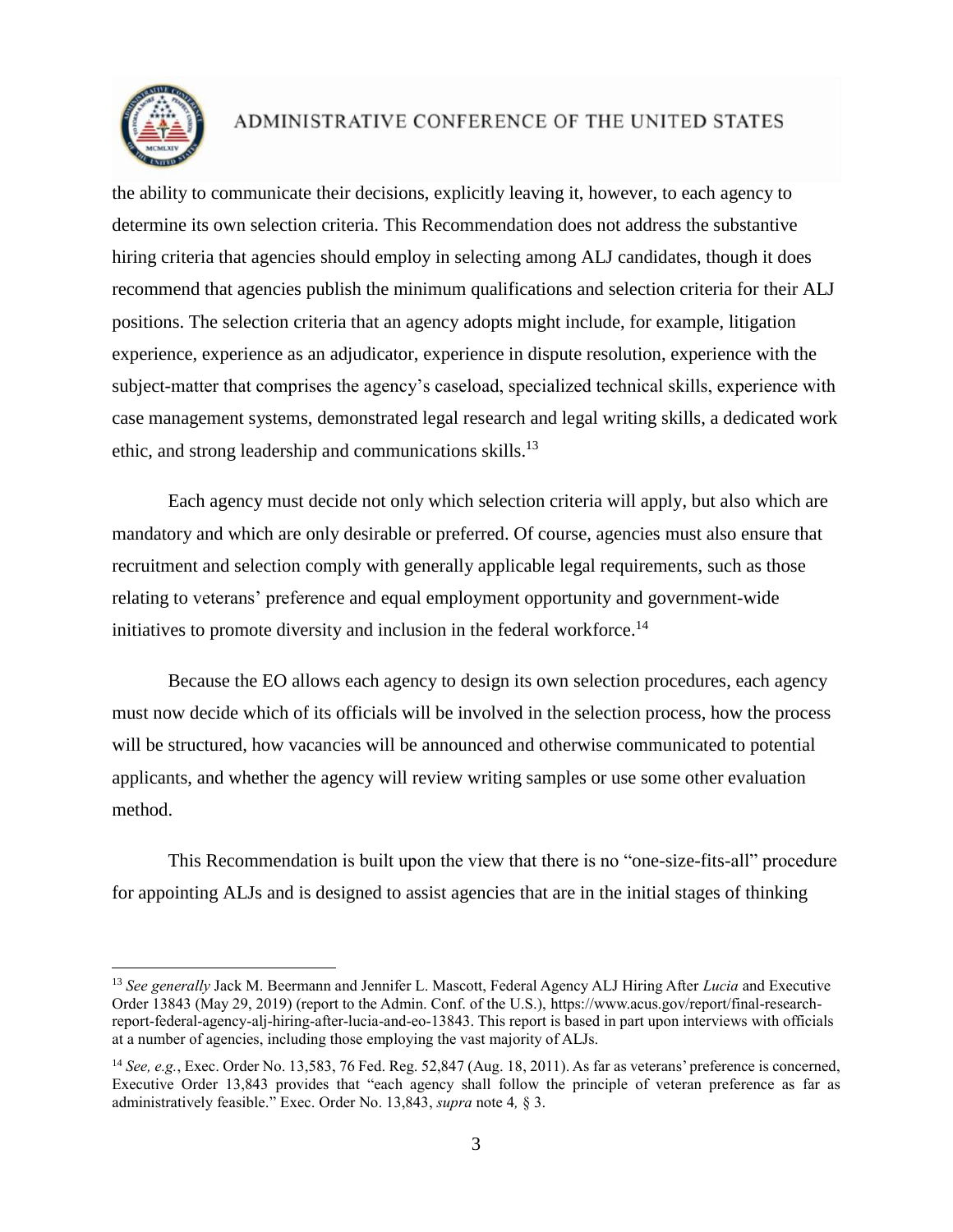

 $\overline{a}$ 

### ADMINISTRATIVE CONFERENCE OF THE UNITED STATES

through new procedures for appointing ALJs under the  $EO$ .<sup>15</sup> Each agency will have to construct a system that is best suited to its particular needs. Doing so will require consideration of, among other things, the nature of its proceedings, the size of the agency's caseload, and the substance of the relevant statutes and the procedural rules involved in an agency's proceedings.

#### **RECOMMENDATION**

- 1. To ensure the widest possible awareness of their Administrative Law Judge (ALJ) vacancies and an optimal and broad pool of applicants, agencies should announce their vacancies on the government-wide employment website (currently operated by the Office of Personnel Management as USAJOBS), their own websites, and/or other websites that might reach a diverse range of potential ALJ applicants. Agencies that desire or require subject-matter, adjudicative, or litigation experience should also reach out to lawyers who practice in the field or those with prior experience as an adjudicator. Each agency should keep the application period open for sufficient time to achieve an optimal and broad pool of applicants.
- 2. Agencies should formulate and publish minimum qualifications and selection criteria for ALJ hiring. Those qualifications and criteria should include the factors specified in Executive Order 13,843 and the qualifications the agency deems important for service as an ALJ in the particular agency. The notice should distinguish between mandatory and desirable criteria.
- 3. Agencies should develop policies to review and assess ALJ applications. These policies might include the development of screening panels to select which applicants to interview, interview panels to select which applicants to recommend for appointment, or both kinds of panels. If used, such panels could include internal reviewers only or both internal and external reviewers, and could include overlapping members among the two

<sup>15</sup> Some agencies have already publicly disseminated guidance. *See, e.g.*, Secretary's Order 07-2018, Procedures for Appointments of Administrative Law Judges for the Department of Labor, 83 Fed. Reg. 44,307 (Aug. 30, 2018); U.S. DEP'T OF HEALTH & HUMAN SERV.'S, ADMINISTRATIVE LAW JUDGE APPOINTMENT PROCESS UNDER THE EXCEPTED SERVICE (Nov. 29, 2018), https://www.hhs.gov/sites/default/files/alj-appointment-process.pdf.